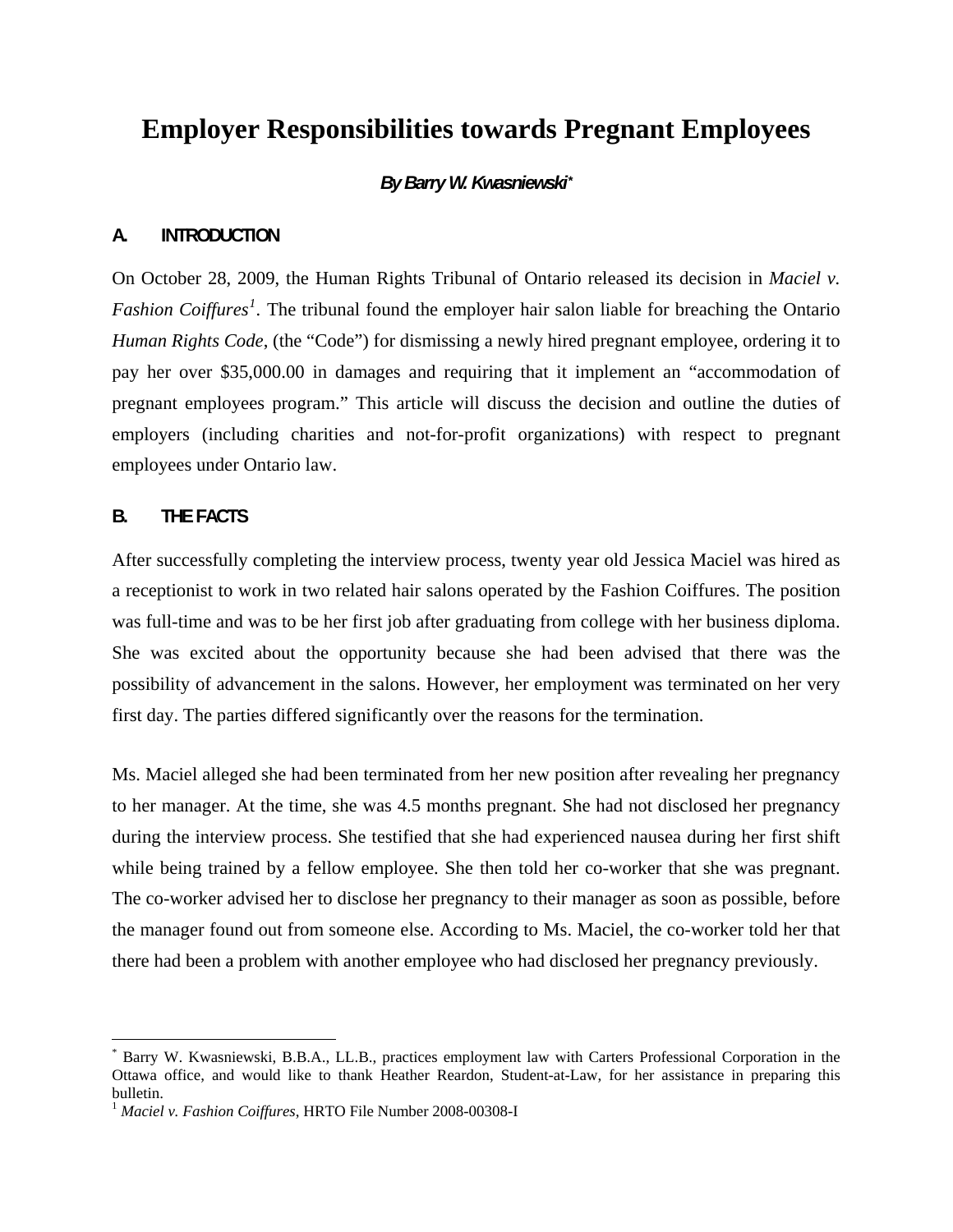Ms. Maciel testified that she immediately met with the manager to discuss her pregnancy, who expressed concerns about her long-term availability. In an effort to calm her manager's concerns, she offered to work part-time to see how things worked out. The manager told her she would speak with "head office" and get back to her. Fifteen minutes later, the manager phoned Ms. Maciel telling her to pack her belongings and leave. The manager advised her that she would phone her the next day with the decision.

Ultimately, Ms. Maciel was advised that her employment was terminated, ostensibly because she was only available to work part-time, while the job required a full-time commitment. Ms. Maciel alleged that this explanation was merely a pretext, as she was willing and available to work fulltime. According to her, she was actually terminated because of her pregnancy.

The employer contended that Ms. Maciel had never revealed her pregnancy. The manager testified that she had no knowledge of the employee's pregnancy until the application was filed with the Human Rights Tribunal. According to the employer's version of events, Ms. Maciel told the manager that she no longer wanted a full-time position and asked for a part-time position, but there was no position available to accommodate the employee's request. The employer denied that the employee's pregnancy played any role in their decision.

# **C. THE DECISION**

The employee's version of events would amount to discrimination on the basis of pregnancy. On the other hand, the employer' version would amount to a non-discriminatory explanation for the termination of the employee's employment. However, the adjudicator did not find the employer's explanation to be credible and found in favour of the employee. The adjudicator found that "on the balance of probabilities, the applicant's pregnancy was a factor, likely the only factor, in the respondents' decision to terminate her employment."[2](#page-1-0)

The adjudicator stated that there was no credible reason why Ms. Maciel would propose on her first day of employment that she work part-time, after having applied for and accepted a full-time position. In addition, working part-time would not have allowed her to accumulate enough hours of work to become eligible for Employment Insurance maternity benefits. The adjudicator also

 $\overline{a}$ 

<span id="page-1-0"></span><sup>2</sup> *Ibid* at para. 46.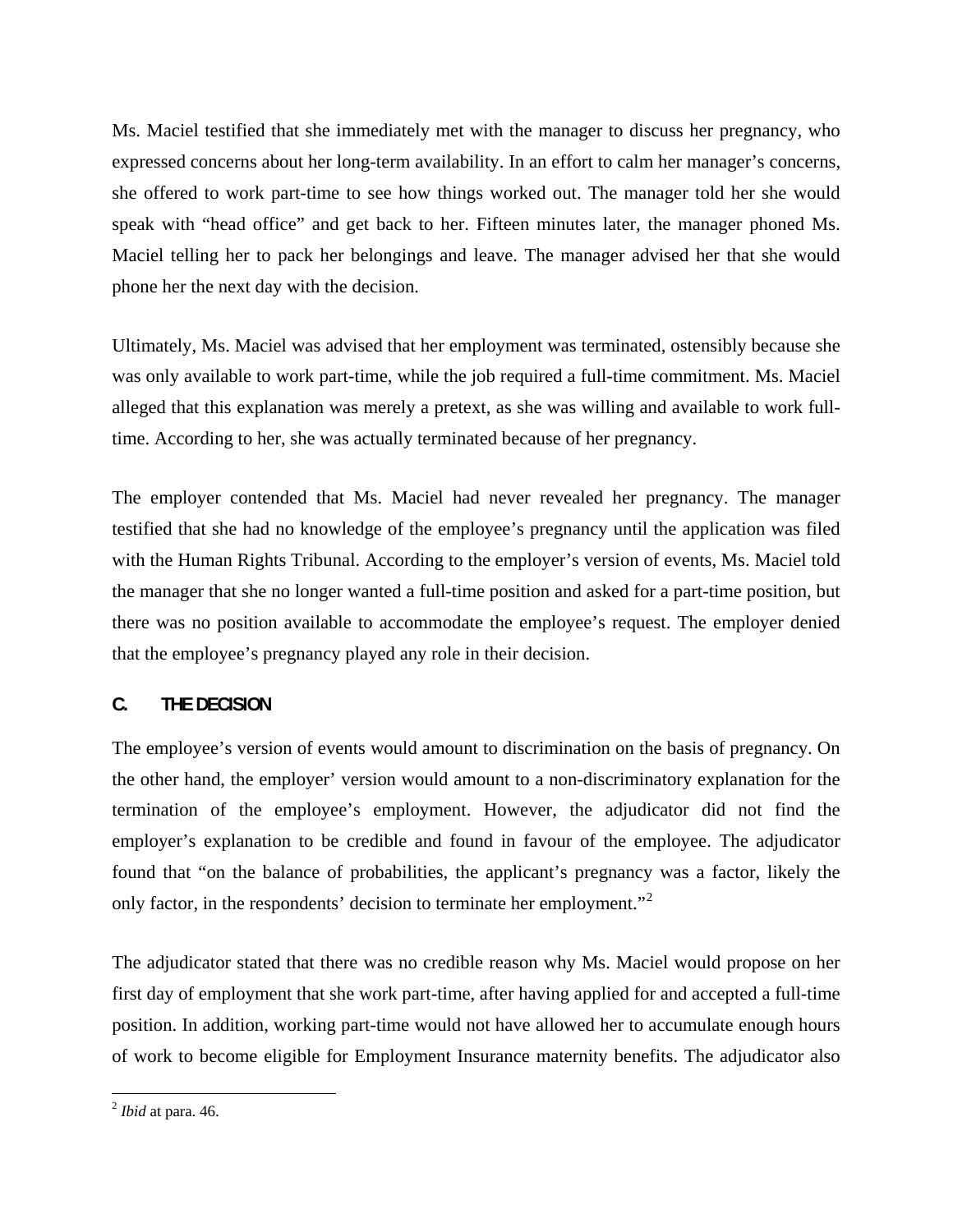took issue with the fact that by her own testimony, the manager made no inquiries about how many hours the employee was willing to work or whether she was willing to work weekdays.

The adjudicator found that the employee had made out a *prima facie* case of discrimination on the basis of sex (pregnancy), contrary to sections  $5(1)$ ,  $10(2)$  and 9 of the Code, and that the employer had failed to prove a non-discriminatory explanation for the termination of the employee's employment.<sup>[3](#page-2-0)</sup>

## **D. THE REMEDIES**

Ms. Maciel was awarded a total of \$20,719.00 for lost wages and benefits. She attempted to find new work following her termination. However, her increasingly obvious pregnancy made her job search difficult. Therefore, Ms. Maciel was awarded \$9,060.00 in lost wages for the period of time she would have worked for the employer up until her due date. In addition, Ms. Maciel was awarded \$11,659.00 to compensate for lost benefits. The employee had been unable to collect maternity and parental benefits because she had accumulated no insurable hours. She would have become eligible for these benefits had she continued to work for the employer until her due date.

Ms. Maciel was also awarded \$15,000 for injury to her dignity, feelings and self-respect. She testified that she suffered depression after she was terminated, which was compounded by her unsuccessful job search. Her financial difficulties also caused her distress and tempered her enjoyment of her newborn son. With respect to this damages award, the adjudicator stated, "I am mindful of the vulnerability of the employee. She was young, just out of school, and coping with an unplanned pregnancy. This was to have been her first full-time job, which she testified she was very excited about, making the experience that followed that much more distressing."<sup>[4](#page-2-1)</sup> The employer was also ordered to pay applicable pre-judgment interest.

On the suggestion of the employee, the adjudicator also ordered the employer to prepare and distribute a written policy on the accommodation of pregnant employees and maternity/parental leave practices. The adjudicator considered the employee's suggestion to be appropriate given the overwhelming number of women employed in the salons.

1

<span id="page-2-0"></span><sup>3</sup> *Ibid.*

<span id="page-2-1"></span><sup>4</sup> *Ibid.*, at para. 57.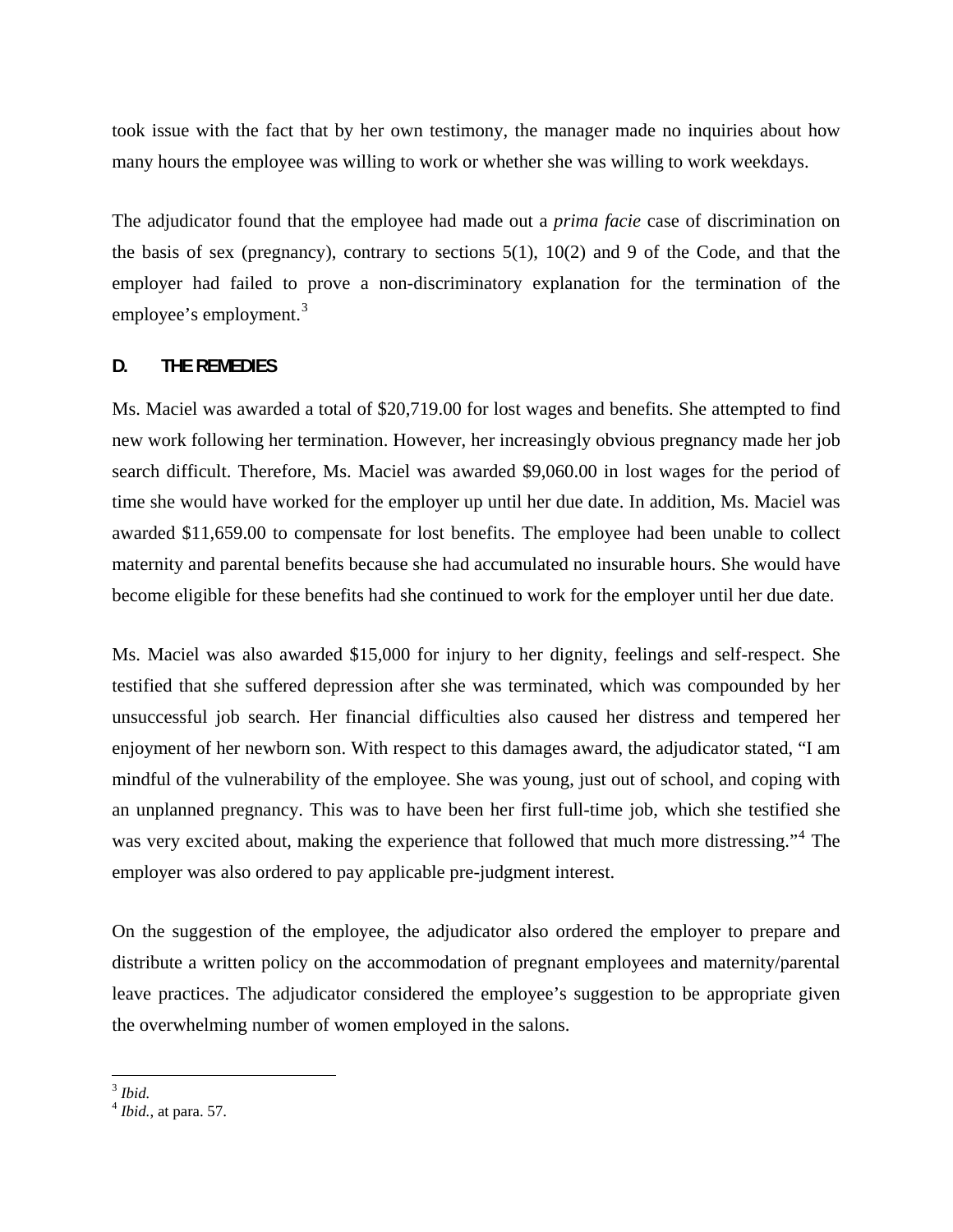# **E. PREGNANCY AND THE ONTARIO HUMAN RIGHTS CODE**

Under the Code, every person has the right to equal treatment with respect to employment without discrimination on the basis of several enumerated grounds, including sex.<sup>[5](#page-3-0)</sup> Discrimination on the basis of pregnancy is a form of sex discrimination. Pursuant to Subsection 10(2) of the Code, "the right to equal treatment without discrimination because of sex includes the right to equal treatment without discrimination because a woman is or may become pregnant."<sup>[6](#page-3-1)</sup>

According to the Ontario Human Rights Commission's *Policy on Discrimination Because of Pregnancy and Breastfeeding*, discrimination in employment on the basis of pregnancy is often based on common negative stereotypes and attitudes about pregnant women. Subject to *bona fide*  job requirements, an employer cannot make decisions regarding hiring, promotions, transfers or termination, etc. because a woman is, was or may become pregnant. Therefore, the adjudicator found that the employer had violated the Code, because the employee's pregnancy was likely the only factor in the decision to terminate her employment.

The employee was under no obligation to disclose her pregnancy to her prospective employer prior to being hired. Pursuant to Subsection 23(2) of the Code, employers cannot request that female employees provide information about whether they are, have been, or intend to become pregnant.<sup>[7](#page-3-2)</sup>

Employers have a duty to accommodate the needs of women during pregnancy and breastfeeding, up to the point of undue hardship. Examples of such accommodation include establishing a flexible work schedule, temporary reassignment or providing a quiet area for rest during breaks.<sup>[8](#page-3-3)</sup> Any accommodations provided must suit the needs of the individual pregnant woman, what may have been appropriate for one woman might not be suitable for another. The employer has the burden of proving whether an accommodation would present an undue hardship. However, as noted in the *Policy on Discrimination Because of Pregnancy and* 

1

<span id="page-3-0"></span><sup>5</sup> *Human Rights Code*, R.S.O. 1990, c. H.19, subsection 5(1). 6 *Human Rights Code*, R.S.O. 1990, c. H.19, subsection 10(2). 7

<span id="page-3-1"></span>

<span id="page-3-3"></span><span id="page-3-2"></span>Ontario Human Rights Commission's *Policy on Discrimination Because of Pregnancy and Breastfeeding*, online: Ontario Human Rights Commission <http://www.ohrc.on.ca/en/resources/Policies/PolicyPregBreastfeedEN>. <sup>8</sup> *Ibid.*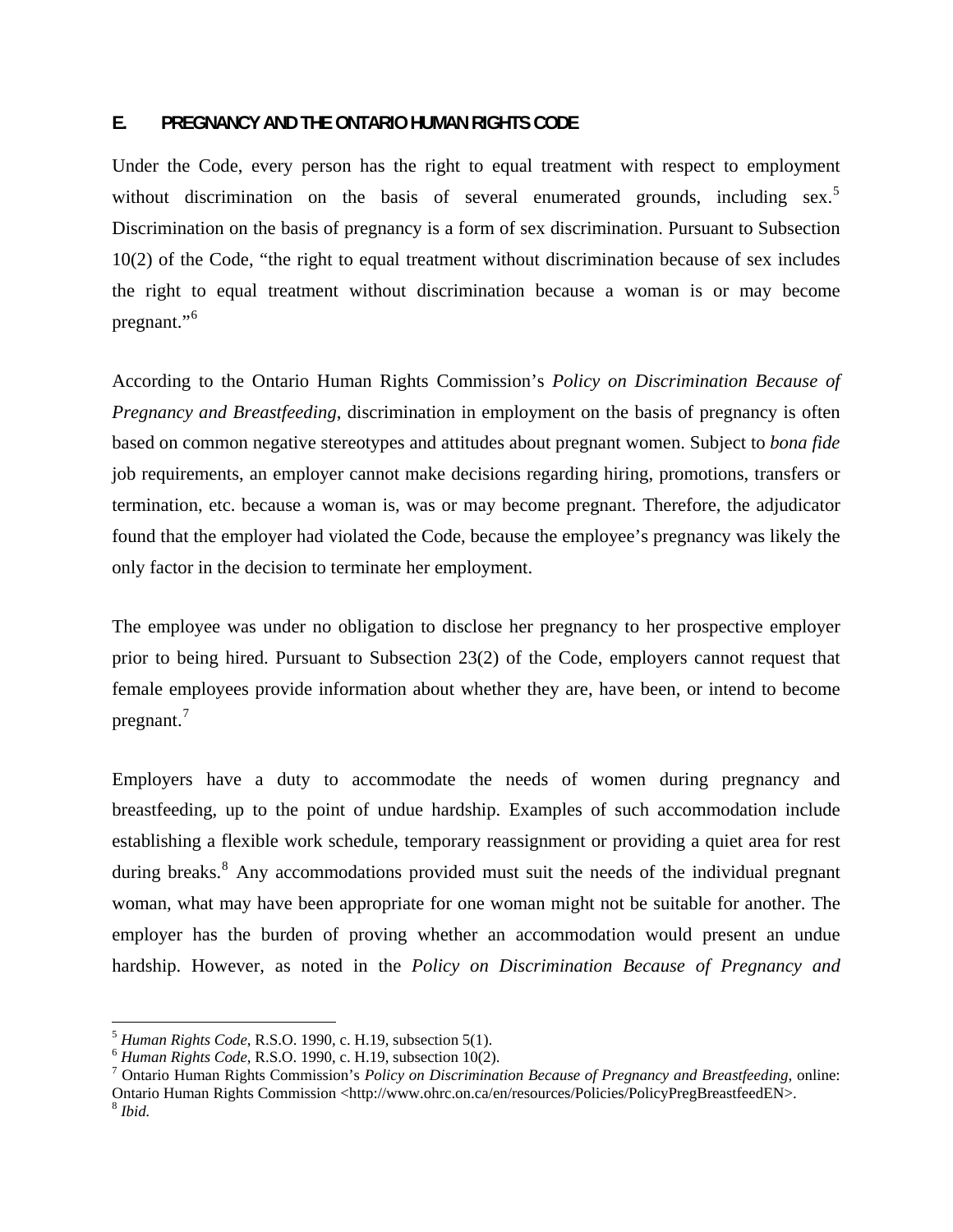*Breastfeeding*, "In most cases, accommodations for needs related to pregnancy will not require significant expenditures; rather, they involve increasing the flexibility of policies, rules and requirements. This may involve some administrative inconvenience, but inconvenience by itself is not a factor for assessing undue hardship."<sup>[9](#page-4-0)</sup>

# **F. PREGNANCY AND THE** *EMPLOYMENT STANDARDS ACT***, 2000**

In addition to the Code, the *Employment Standards Act,* 2000 (the "ESA") also provides certain entitlements to pregnant women and new parents. Under Section 46 of the ESA, a pregnant employee is entitled to take an unpaid pregnancy leave, unless her due date falls fewer than 13 weeks after she commenced employment.<sup>[10](#page-4-1)</sup> The employee does not need to have been actively working for those 13 weeks, just that she was hired 13 weeks prior to her due date.<sup>[11](#page-4-2)</sup> An employee's pregnancy leave may begin no earlier than the earlier of 17 weeks before her due date and the day on which she gives birth and no later than the earlier of her due date and the day on which she gives birth.<sup>[12](#page-4-3)</sup> Generally, a pregnancy leave can last for a maximum of 17 weeks, but in some cases may be longer.<sup>[13](#page-4-4)</sup> An employee must provide her employer with at least two weeks written notice prior to commencing her pregnancy leave and must provide a certificate from a certified medical practitioner stating the due date, if requested by the employer.<sup>[14](#page-4-5)</sup>

Under Section 48 of the ESA, an employee is entitled to take an unpaid parental leave following the birth of a child or the coming of a child into the employee's custody, care and control for the first time, if he or she has been employed by the employer for at least 13 weeks.<sup>[15](#page-4-6)</sup> The parental leave may begin no later than 52 weeks after the child is born or comes into the employee's custody, care and control.<sup>[16](#page-4-7)</sup> A parental leave usually lasts a maximum of 37 weeks, or 35 weeks if the employee has also taken a pregnancy leave.<sup>[17](#page-4-8)</sup> Generally, an employee who has taken pregnancy leave must begin her parental leave when her pregnancy leave ends unless the child

 $\overline{a}$ 

<span id="page-4-1"></span><span id="page-4-0"></span><sup>&</sup>lt;sup>9</sup> *Ibid.* 10 *Employment Standards Act*, S.O. 2000, c. 41, subsection 46(1). <sup>11</sup> Ontario Ministry of Labour, "Pregnancy and Parental Leave", online:

<span id="page-4-2"></span><sup>\</sup>strategram X-tabour.gov.on.ca/english/es/pubs/guide/pregnancy.php#pregnancy>.<br>
<sup>12</sup> *Employment Standards Act*, (2000) subsection 46(2)&(3).<br>
<sup>13</sup> *Ibid.*, subsection 47(1).<br>
<sup>14</sup> *Ibid.*, subsection 46(4).<br>
<sup>15</sup> *Ibid.* 

<span id="page-4-3"></span>

<span id="page-4-4"></span>

<span id="page-4-5"></span>

<span id="page-4-6"></span>

<span id="page-4-7"></span>

<span id="page-4-8"></span>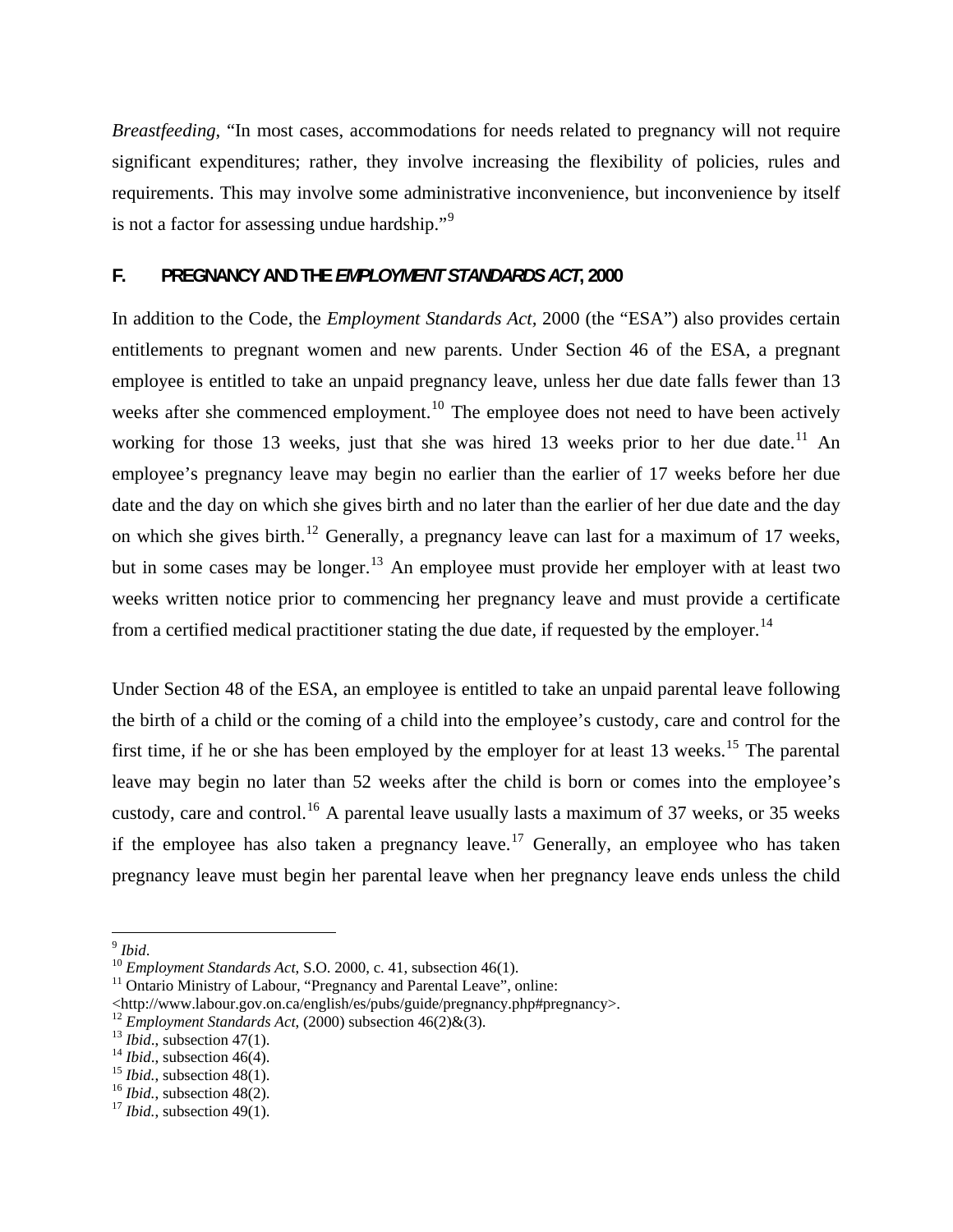has not yet come into her custody, care and control for the first time.<sup>[18](#page-5-0)</sup> Two weeks written notice must be provided to the employer by an employee wishing to take parental leave, except where the child arrives earlier than expected.<sup>[19](#page-5-1)</sup>

After a pregnancy or parental leave is completed, an employer must reinstate the employee to the position the employee most recently held, if it still exists, or to a comparable position.<sup>[20](#page-5-2)</sup> An exception to the right of reinstatement is provided if the employment "is ended solely for reasons unrelated to the leave."<sup>[21](#page-5-3)</sup> Upon their return from leave, an employee must be paid a wage that is equal to the greater of the rate most recently earned or the rate the employee would be earning if they had worked throughout the leave.<sup>[22](#page-5-4)</sup> Also, an employee is still entitled to participate in employment benefit plans while on leave.<sup>[23](#page-5-5)</sup> The period of leave must be included in the calculation of length of employment, length of service and seniority, except for the purposes of determining whether the employee has completed a probationary period.<sup>[24](#page-5-6)</sup>

The ESA provides eligible employees with the right to take an unpaid pregnancy or parental leave. However, the federal *Employment Insurance Act* governs the payment of benefits to employees during their time off. Employees considering taking a pregnancy or parental leave should determine their eligibility for Employment Insurance benefits.

# **G. CONCLUSION**

Pregnant employees often suffer discrimination in the workplace. The *Maciel* decision provides an example where a termination in violation of the Code proved to be costly to the employer. Any decisions affecting the employment of pregnant employees, or those on parental leave, need to be made with caution. If your charitable or not-for-profit organization has any doubts as to its responsibilities, your lawyer should be consulted prior to any actions being taken.

 $\overline{a}$ 

<span id="page-5-0"></span><sup>&</sup>lt;sup>18</sup> *Ibid.*, subsection 48(3).<br><sup>19</sup> *Ibid.*, subsection 48(4).

<span id="page-5-1"></span>

<span id="page-5-3"></span>

<span id="page-5-5"></span><span id="page-5-4"></span>

<span id="page-5-2"></span><sup>&</sup>lt;sup>20</sup> *Ibid.*, subsection 53(1).<br><sup>21</sup> *Ibid.*, subsection 53(2)<br><sup>22</sup> *Ibid.*, subsection 51(1).<br><sup>24</sup> *Ibid.*, section 52.

<span id="page-5-6"></span>